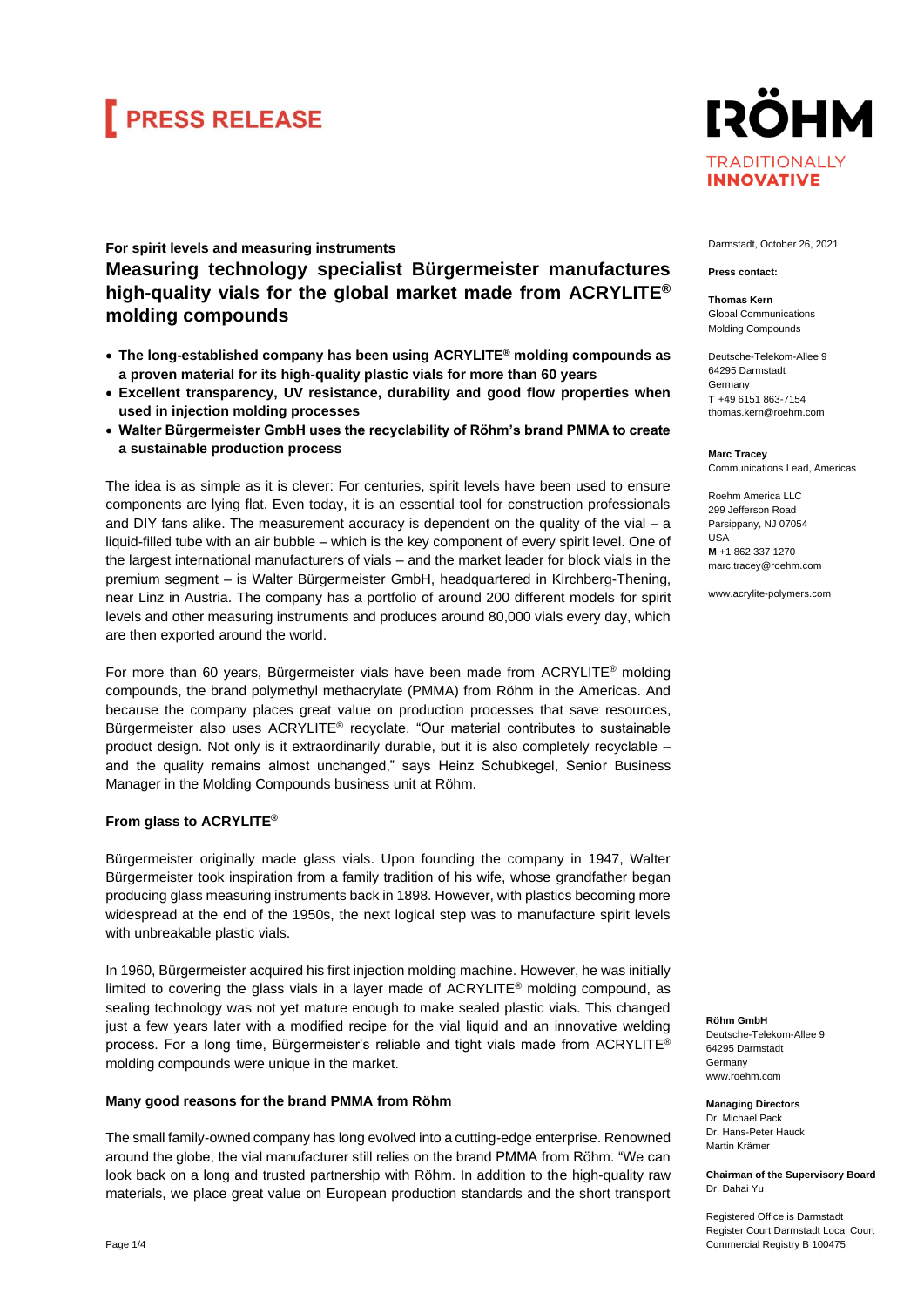## **FRESS RELEASE**



distances," says Ronald Adlbrecht, CEO at Walter Bürgermeister GmbH. He lists the most important material properties to him: "ACRYLITE® is particularly well-suited for our vials as it highly transparent and has excellent optical qualities, is UV-resistant and is easy to process in injection molding processes and subsequent processing steps."

One of the vial manufacturer's core competence is mold construction, enabling it to produce custom products for individual demands alongside the more standard block, tube and circular vials. The smallest vials are just three millimeters tall with a diameter of five millimeters, while the largest circular vials have a diameter of 100 millimeters and are used to align cranes, for example. Bürgermeister uses cold runner technology for limited-run series, and hot runner technology for its mass production. Following demolding, the components are processed further, with subsequent steps including the insertion of the marking rings, filling the vial with the measurement fluid and then closing the vial.

### **Resistant to UV radiation and chemicals**

As the liquid in the spirit level is not water, but a special spirit with a dye and various additives, the vial must be resistant to chemicals. It must not develop stress cracks, as the liquid could leak and the tool would become useless. This would also be the case if the material yellowed or became brittle through weathering. UV rays could also alter the measuring liquid, which is why UV resistance is a sign of quality in vials. Components made from ACRYLITE<sup>®</sup> molding compounds are resistant to both UV rays and chemicals, ensuring they are permanently transparent – in this case, guaranteeing reliably precise measurement results.

### **ACRYLITE® is fully recyclable**

Bürgermeister takes full advantage of the fact that the brand PMMA is easy to recycle, as the company places great emphasis on sustainability and conducts its business with saving resources and protecting the climate in mind. "We reuse material waste and leftover energy in the production process to the greatest possible extent," emphasizes CEO Adlbrecht. Solar panels on the roof of the new plant – constructed in 2018 – create green energy, while waste heat is used for the heating system. By doing so, the company claims to have reduced the energy required for injection molding by 25 percent. Around 90 percent of production waste, such as sprues or vial caps that are no longer required, are melted down, ground to granules and reused.

"This process is only possible with top-quality raw materials. Because ACRYLITE® molding compounds from Röhm are characterized by their high optical purity, the regranulation process provides high-quality PMMA to produce new caps," says Adlbrecht. Heinz Schubkegel says: "This is a model example of how ACRYLITE® molding compounds can contribute to a circular economy."

[Pictures]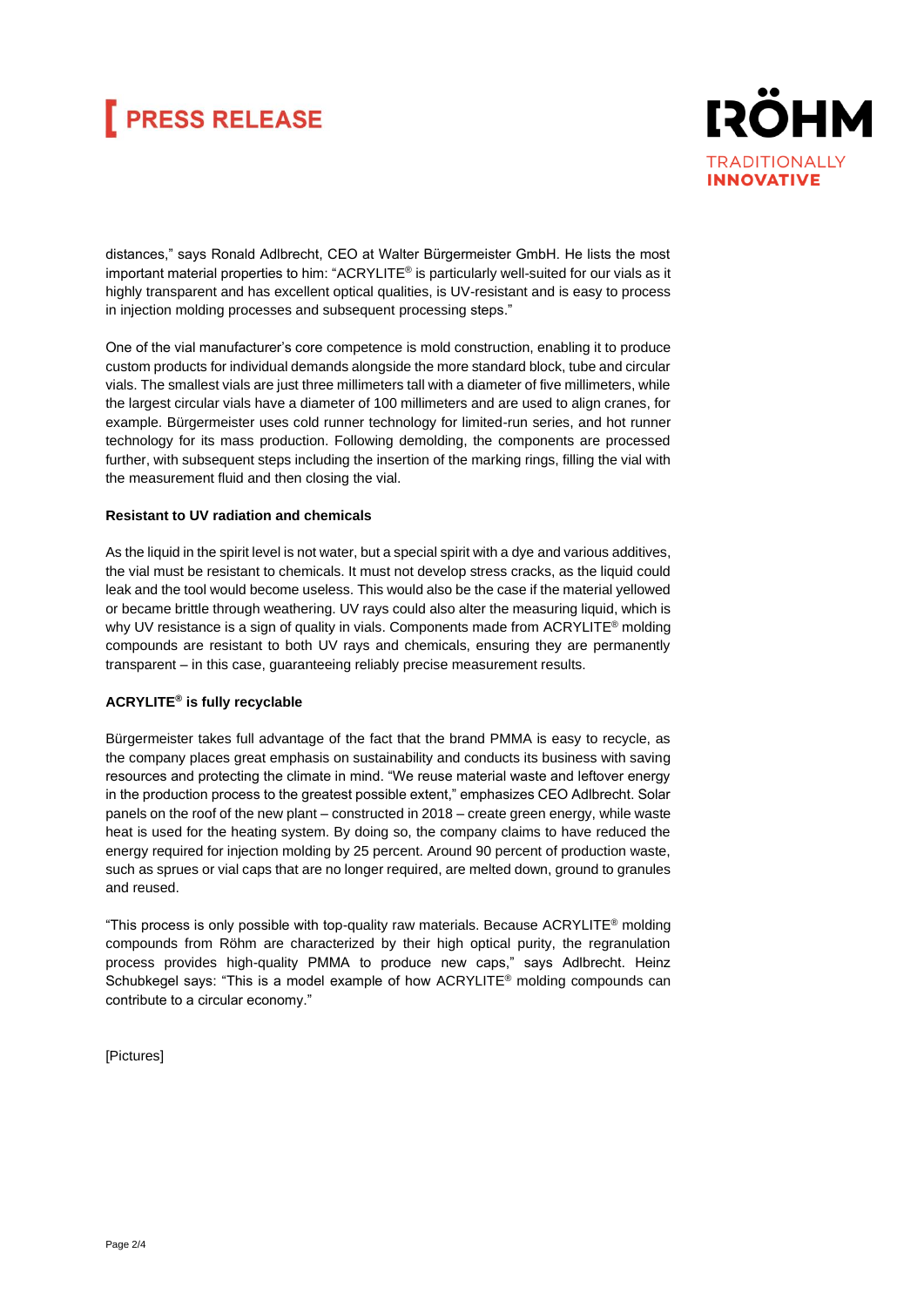## **PRESS RELEASE**





Bürgermeister vial made from ACRYLITE® molding compounds: Walter Bürgermeister GmbH, one of the world's largest manufacturers of vials for spirit levels and other measuring instruments, appreciates the brand PMMA from Röhm due to its extraordinary transparency and optical purity.

© Walter Bürgermeister GmbH



Bürgermeister places great value on sustainable production and also uses recycled ACRYLITE® materials in the production of the vial caps. The brand PMMA from Röhm can be reused as part of a circular economy. © Walter Bürgermeister GmbH